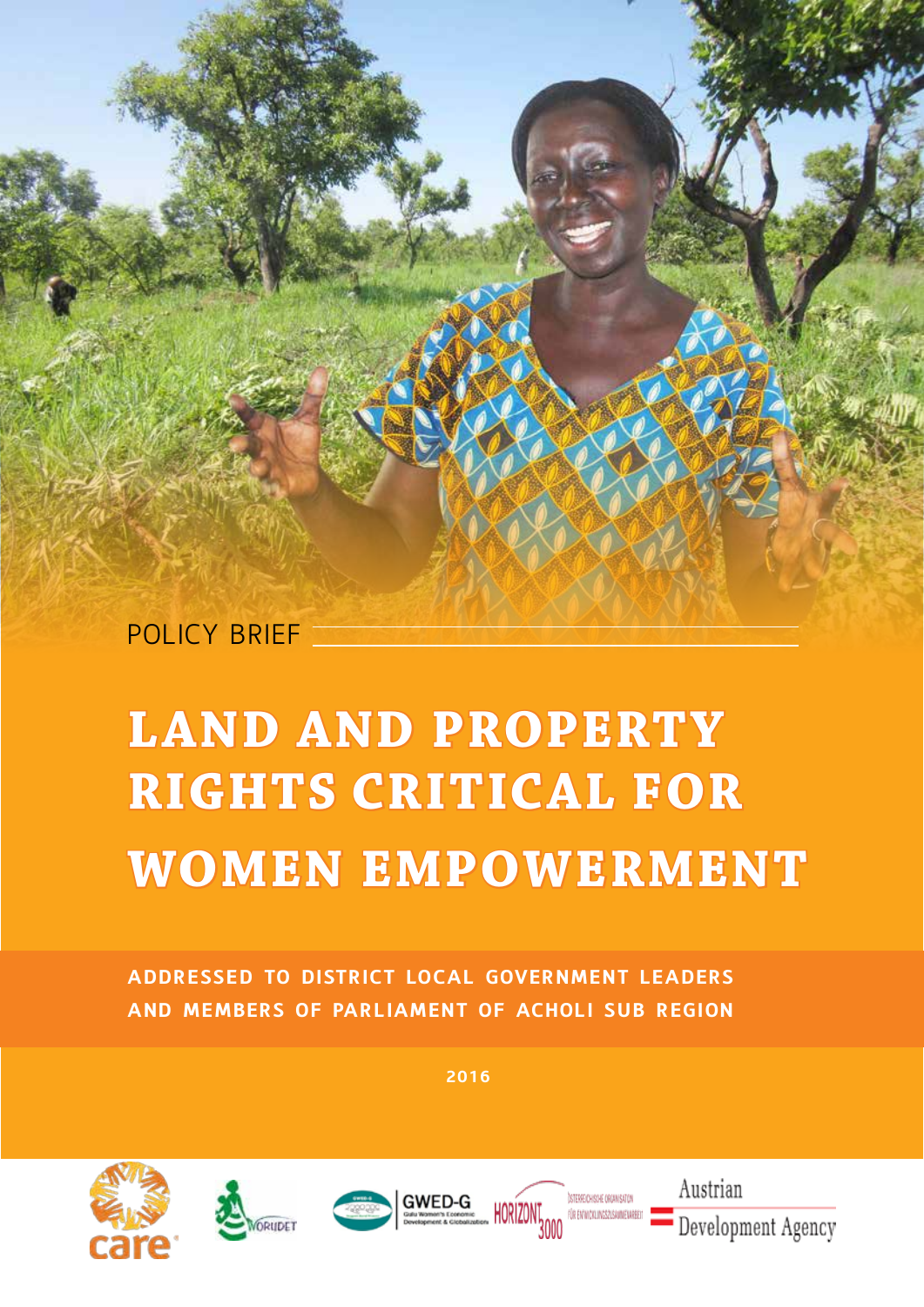## **1.0 Executive Summary:**

Land ownership is critical for women Empowerment: Land is a primary source and crucial asset for households, especially women who primarily depend on agriculture for their livelihoods. Ownership and control over land plus control over produce obtained from land use in Northern Ugandan, like most parts of Uganda, is unequal and disfavours women. The greatest disparity being in ownership and decision making over the produce obtained from land use. Gender disparities in land rights are the underlying causes of conflicts and poverty among women. Access, control, ownership and utilisation of land are important factors in poverty alleviation. Inadequate control over the use of land hampers productivity and investment by women yet, they are the main users of land.

#### *Only 27% of registered land is owned by women yet, 70% of the women are engaged in agriculture. Less than 20% control outputs of their efforts. Women are given small plots of land like the size of a house. Such a practice will not make women shift from the poverty box.*

In Uganda today, only 27% of registered land is owned by women yet 70% of the women are engaged in agriculture and surprisingly less than 20% control outputs of their efforts (UNHS 2012/13). Women, do not enjoy the same opportunities as men in terms of access and participation in social, political, legal-cultural and economic development. In Uganda, 80% of the women usually do not have a say on how land is used unless they have rented it (FAO Country Gender Assessment 2016). When women are given land, they are given small plots like the size of a house, such a practice will not make women shift from the poverty box. To achieve optimal productivity, women must access, control and own land. The ministry of lands needs to consider the obstacles women face with regard to tenure and the associated tenure rights and devise measures to redress the imbalance. It is only in protecting women's rights to land that women productivity can increase then, the health and wellbeing of the family will improve.

Uganda has enacted laws which grant men and women equal rights to land and other property rights, regardless of their marital status. However, application of these laws have been hindered by a number of factors, legal pluralism that stems from the recognition of both customary and national laws, which are often not mediated by statutory provisions as prescribed in the constitution. Lack of knowledge of the laws, poor access to justice, weak institutional and incapacitated legal system, social norms and practices particularly in rural areas. Such dynamics prevent effective enforcement and administration of laws. The land tenure system in Uganda is inappropriate and governed by social norms and practices. Cultural land norms are most important obstacles to agricultural production. Despite the abundance of land, there is a mismatch in land ownership and use. Those that own the land do not use it; and those that use the land do not own it (Bategeka, Kiiza, and Kasirye, 2012). At the household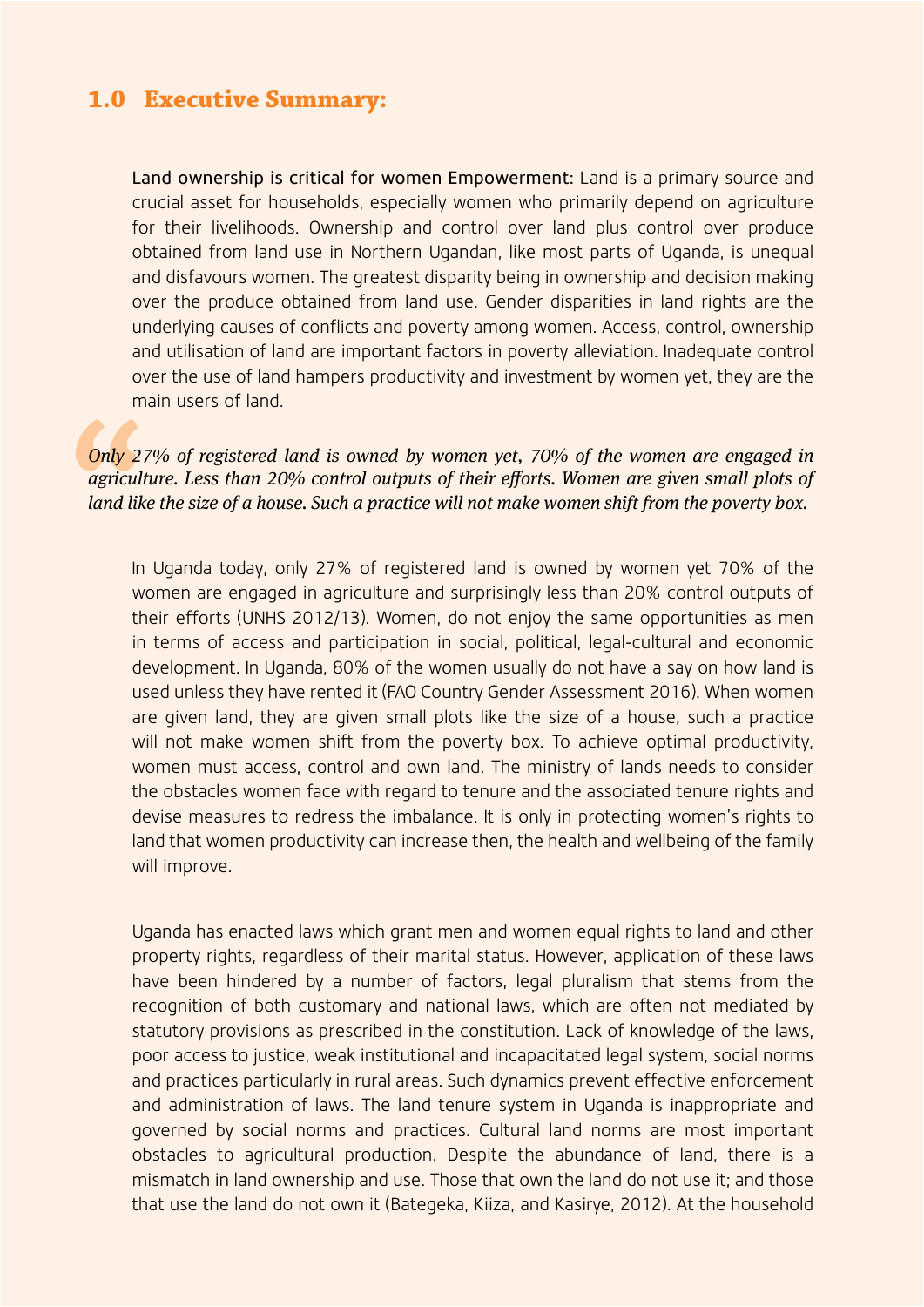level, those that own land are usually men but the majority of users are women who mostly access but do not own land.

The policy options are: to dialogue and create or raise awareness on land policy, Land Act 2010 and related policy frameworks, especially the National Land Policy Implementation Action Plan 2015/2016-2018/19; Stakeholders must monitor and evaluate the implementation of Land Policy Implementation Action Plan; Redress historical injustices to protect land rights of women and girls marginalised by history or on basis of gender and other forms of vulnerability.



*WORUDET Board member, during consultative meeting on women land and property rights dialogue in Pader distict . "We have suffered and our daughters continue to suffer under*  $\frac{1}{2}$  *ture which does not allow women to own land".*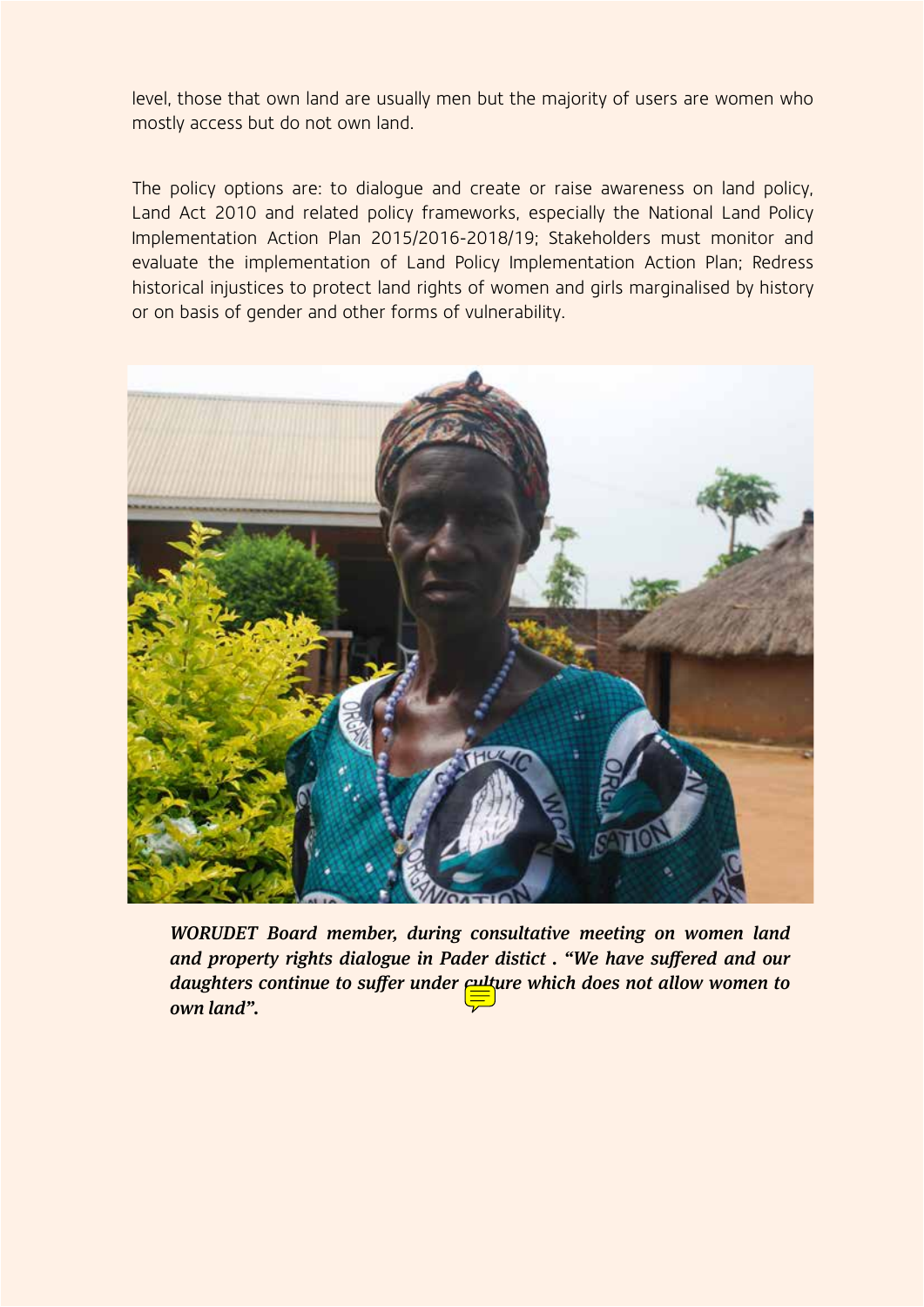## **2.0 Introduction:**

Unequal land rights affect women access to other resources, their economic, social and political status. Land relations are critical for women rights in Uganda and Acholi Sub region in particular. This is because of the centrality of land, as a resource for livelihood for majority of the population. Women's livelihoods, those of their families, and ultimately nations are tied to land. Because of their gender roles in providing food for the family, it is important that women rights to land are protected and their land tenure security assured. It is only in protecting women's rights to land that women productivity can increase hence the health and wellbeing of their families will improve.

Although Uganda's land laws grant men and women equal rights to land and other property regardless of their marital status, application of these laws have been mired by a number of factors. First is the legal pluralism that stems from the recognition of both customary and statutory laws, which are often not mediated by statutory provisions as prescribed in the constitution. There is lack of knowledge of the laws, poor access to justice, weak institutional and incapacitated legal system, particularly in rural areas which prevents effective enforcement and administration of the laws. There is ultimate need for alternative policy options like to dialogue on existing land polices.



*Pader District LCV Women councilor and district speaker, during the talkshow on women land and property rights on Luo FM.*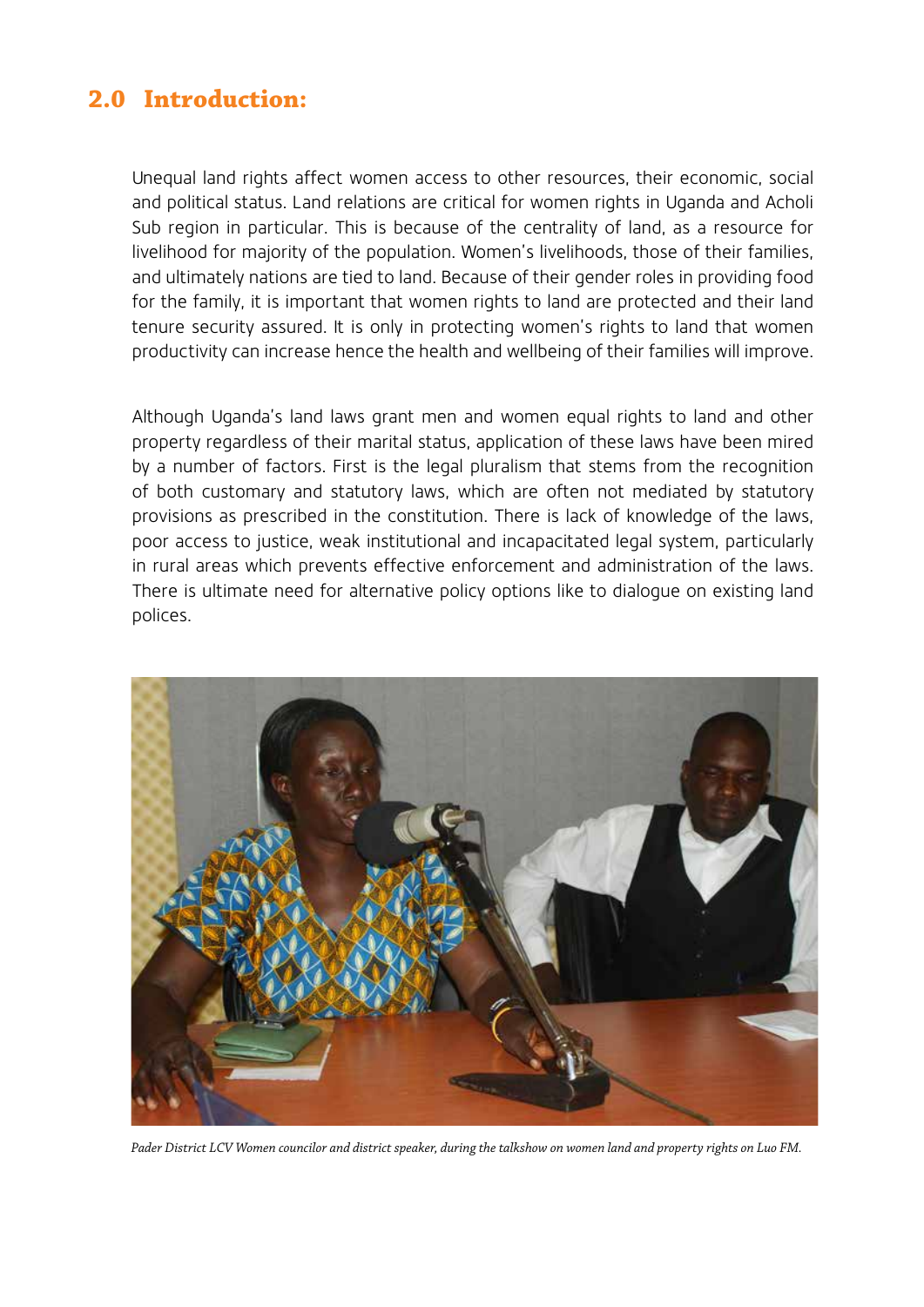# **3.0 What are the Causes and Consequences of Land Inequalities in Northern UGANDA?**

The 20 year old war and displacement of community in camps left people of northern Uganda with post traumatic disorder. The post conflict period is characterised by increased land conflicts. Most of the conflicts reported today in courts of northern Uganda relates to land. Numerous land wrangles in Acholi sub region are due to post war land grabbing and the breakdown of the traditional land management system. This made wrong people to claim land which is not theirs and tamper with the boundaries. Some people have taken advantage of displacement to claim unoccupied land. Acholi Members of Parliament threatened to strip due to unresolved land conflicts in the region.



*Numerous problems hinder proper land administration in Northern Uganda including; parallel clan justice and local council court system, greedy individuals within families who seek to obtain the land of vulnerable family and communities, backlogged land cases in courts, poor enforcement for land related judgements, and the sheer cost of hearing land cases caused by both the need to visit the land in question and frequent court adjournments*

Like elsewhere in Uganda today, numerous problems hinder proper land administration in Northern Uganda including; parallel clan justice and local council court system, greedy individuals within families who seek to obtain the land of vulnerable family and communities, backlogged land cases in courts, poor enforcement for land related judgements, and the sheer cost of hearing land cases caused by both the need to visit the land in question and frequent court adjournments. The land tenure system in Uganda is inappropriate and one of the most important obstacles to gender equality over land and agricultural production. Despite the abundance of land, there is a mismatch in land ownership and use. Those that own the land do not use it; and those that use the land do not own it (Bategeka, Kiiza, and Kasirye, 2012). At the household level, those that own land are usually men but the majority of users are women who mostly access but do not own land.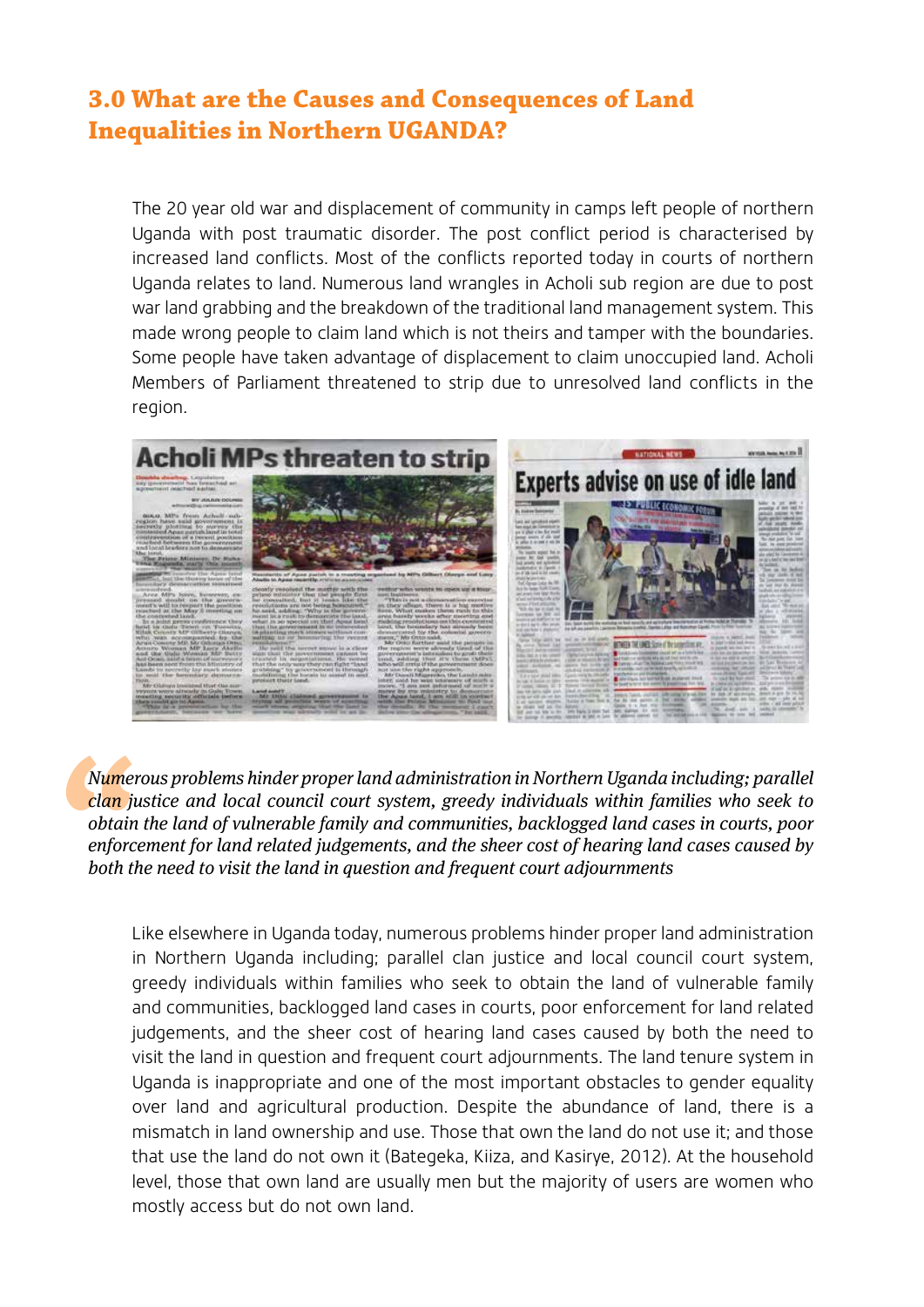

*Figure 1: 20 years in the camp the underlying cause of land conflicts in Acholi sub region*

Some cultural leaders have lost value as they are not respected by the society. There are conflicts within families and between families due to boundary lines. Conflicts between investors and the people are flaring up. This is because the investors do not understand society dynamics. The increasing population is not helping the situation either. The strong appeal remains, stakeholders including Development Partners and Civil Society should support mediation and awareness creation; the government should embark on reviewing weak laws and implementation of the laws.

Although Uganda has enacted a number of land laws during the implementation of agricultural reforms, these laws fall short of a fundamental land reforms, which the country needs to substantially boost agricultural production. Indeed, contemporary Uganda has not had far-reaching land reforms. Instead of implementing radical agrarian reforms, Uganda has embraced the pro-market "willing-seller, willing-buyer" or property rights model of land reform which is characterized by challenges such as idle land, no major reforms that would change the gender imbalance in terms of access and control of productive resources particularly land in the broad framework of land and property rights.

The underlying problem is increasing incidences of land conflict yet dispute resolution mechanisms are not streamlined to help the poor. Therefore reforms in land tenure systems and security, conflict resolution and land titling are very critical for Uganda's development aspiration as envisaged in Vision 2040. The Government must be aware of the implications of ongoing large scale land acquisition by big companies – Madhivan in Amuru for sugarcane. Women and children are more affected by large scale land acquisition than men as Uganda focuses on investment to transform economy.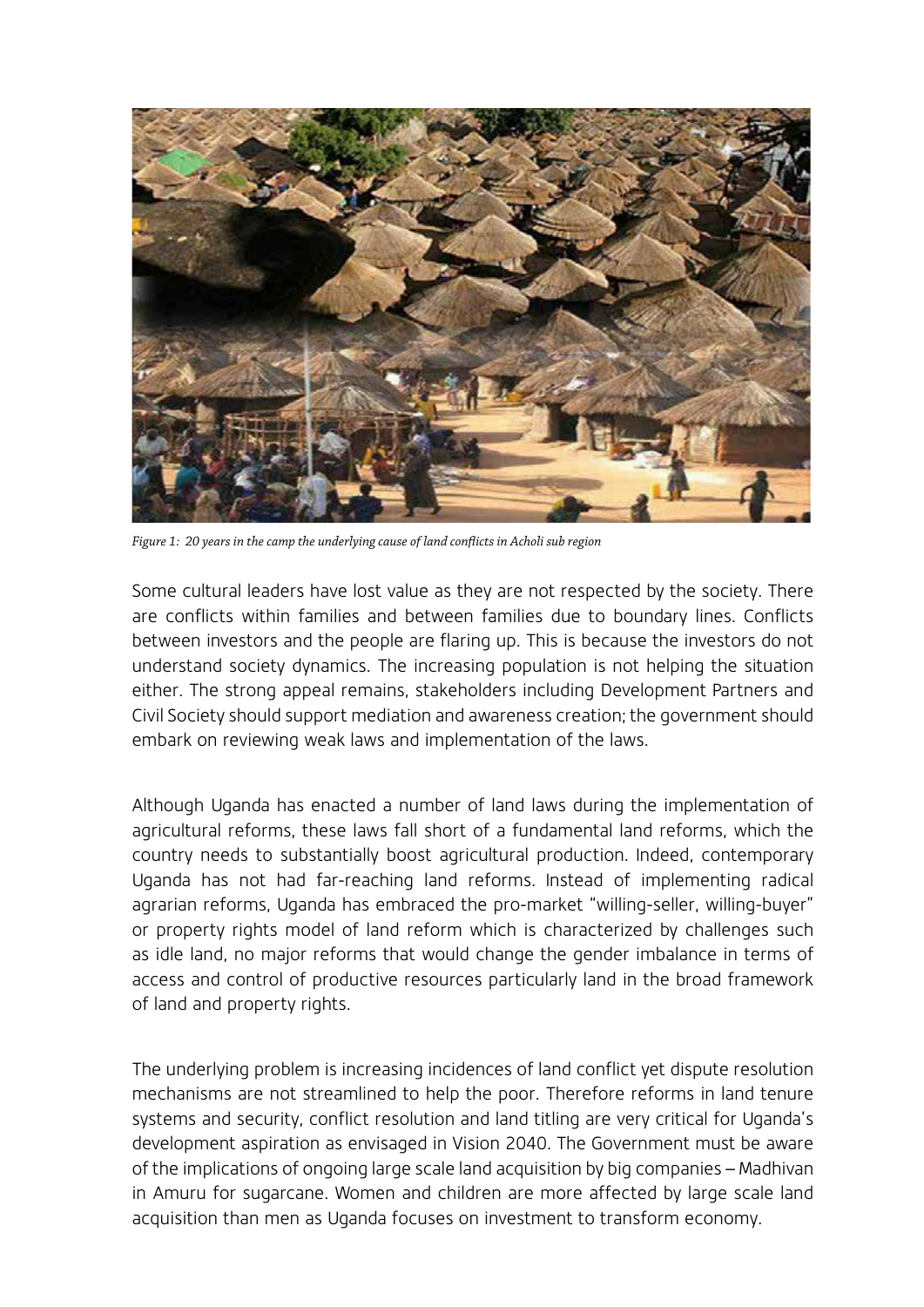# **4.0 The Current Measures that are in Place to Curb Inequalities of Women Rights to Land and Property**

There are international, regional and national measures against land discriminations. Uganda is a signatory to two key instruments that spells out women land rights, including the Convention on Elimination of All Forms of Discrimination against Women (CEDAW) and The Maputo protocol (the protocol to the African Charter on Human and People's rights, on rights of women). The CEDAW, requires member states under article 14: protection of rights of rural women, to take appropriate measures to eliminate discrimination against women for, women to participate in rural development. The Maputo protocol also requires states to combat all forms of discrimination, recognise the rights of women to acquire property, special protection of widows, elderly and women with disabilities.

#### *Why not consider the co - ownership clause/ provision to allow co-ownership of land and property by spouses? Then, grabbing of widows, land by relatives will be History.*

The Uganda Constitution protects women's land rights under Article: 21 which states that 'all persons are equal before the law and under the law, in all spheres of political, economic, social and cultural life and shall enjoy equal protection of the law' - no person shall be discriminated on any basis including sex.

The constitution authorises parliament to enact laws that redress imbalances between men and women in order to bring about equality. The constitution protects the property rights of all persons and guaranties equality in marriage between men and women and such equality include decision making in a home.

The Ugandan constitution protects the rights of widows to enjoy property rights of their diseased spouses and to enjoy parental rights over their children. The Ugandan constitution still, recognises specific women rights; the right to full and equal dignity, equal treatment, equal opportunities in political, social and economic spheres. It guaranties the right of access to information in the position of the state or any of its agencies as well as the right to justice, fair, speedy and public hearing before an independent and impartial court or tribunal.

. In 1998, Uganda enacted a land Act pursuit to Article 237 (9) of the constitution, which required Parliament to have a land Act in place. The purpose of the Land Act was to provide a framework for the tenure, ownership and management of land, as well as to improve the delivery of land services to the population by decentralizing land administration.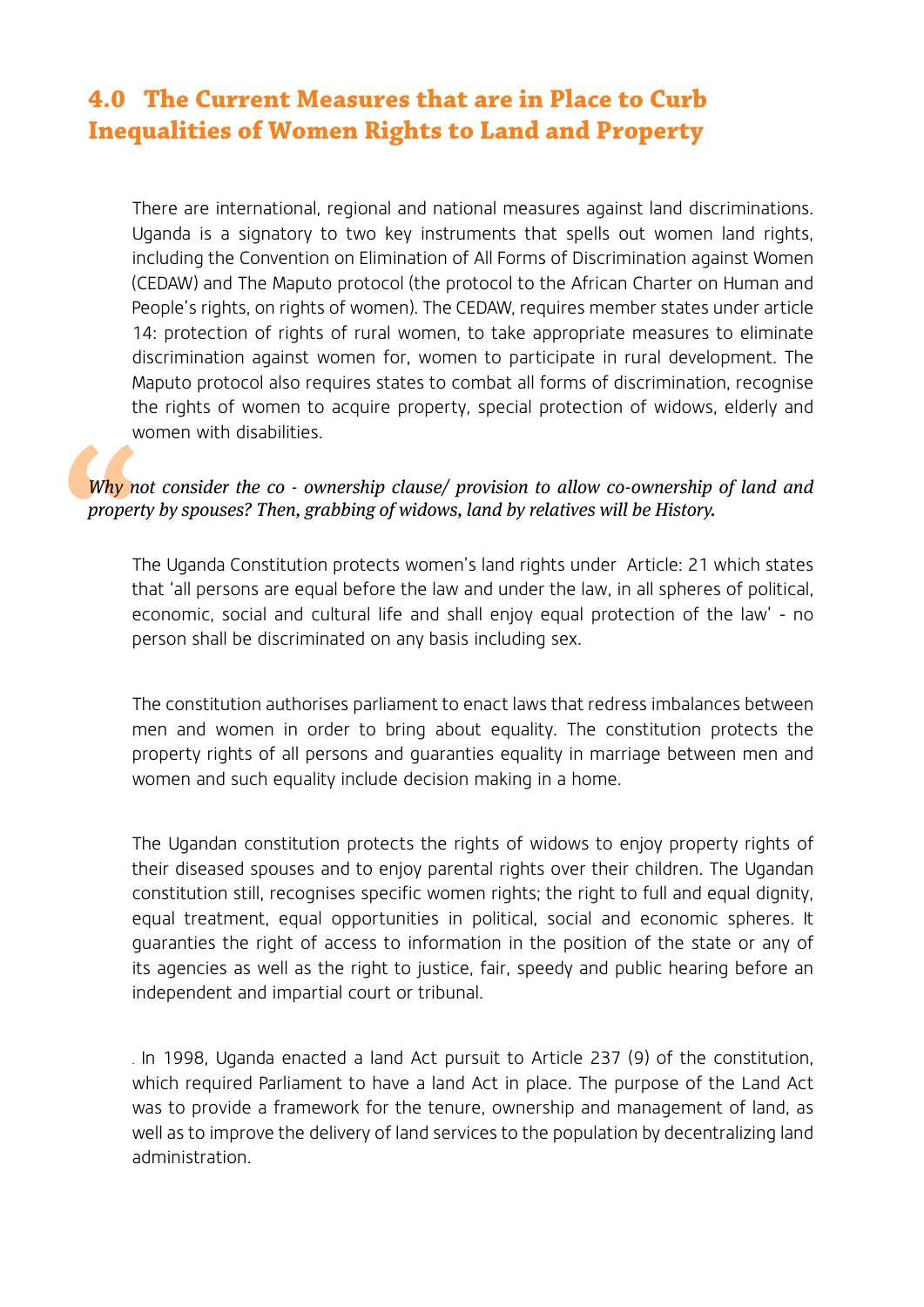#### *The Land Act 2010 contains the following provisions;*

- Section 40 requires the prior written consent for both spouses in transaction involving *family holdings, defined as land on which the family ordinarily resides and from which they derive sustenance.*
- Section 28 prohibits decisions affecting customary land that deny women access to *ownership, occupation or use of any land, as well as decisions that impose conditions violating constitutional provisions protecting women*
- The Land Act requires land management bodies and institutions to have female *representation. The Uganda Land Commission must include at least one female among its five members, one third of the membership of the District Land Boards must be female and Land Committees at parish level must have at least one female among its committee members.*

Whereas these sections are progressive as they relate to women, land and property rights, the co - ownership clause/ provision that would allow co-ownership of land and property by spouses was lacking. This was an empowering clause that would bring to light equal ownership by a husband and wife of the land on which the family's principal place of residence rests, or property from which the family derives its principal source of livelihood or sustenance.

The other measures in place to curb land inequalities is the Women's Land Rights Movement which was born on the 2nd June 2010 with key government ministries (Ministry of Lands, Housing and Urban Development; Ministry of Gender, Labour and Social Development, Ministry of Agriculture, Animal Industry and Fisheries. The National Development Plan (NDP), the Uganda Vision 2040 is geared towards achieving a transformed Ugandan society from a peasant to a modern and prosperous country with in 30years this calls for the government, land sector, local government leaders and politicians to embrace women rights to land and property as reforms are undertaken to facilitate acquisition of land for planned urbanisation, infrastructure development, agriculture commercialisation and other developments



*The vision 2040 will be achieved if women rights to land are embraced. Government, leaders must undertake reforms to facilitate women acquisition of land for mechanized and commercial agriculture*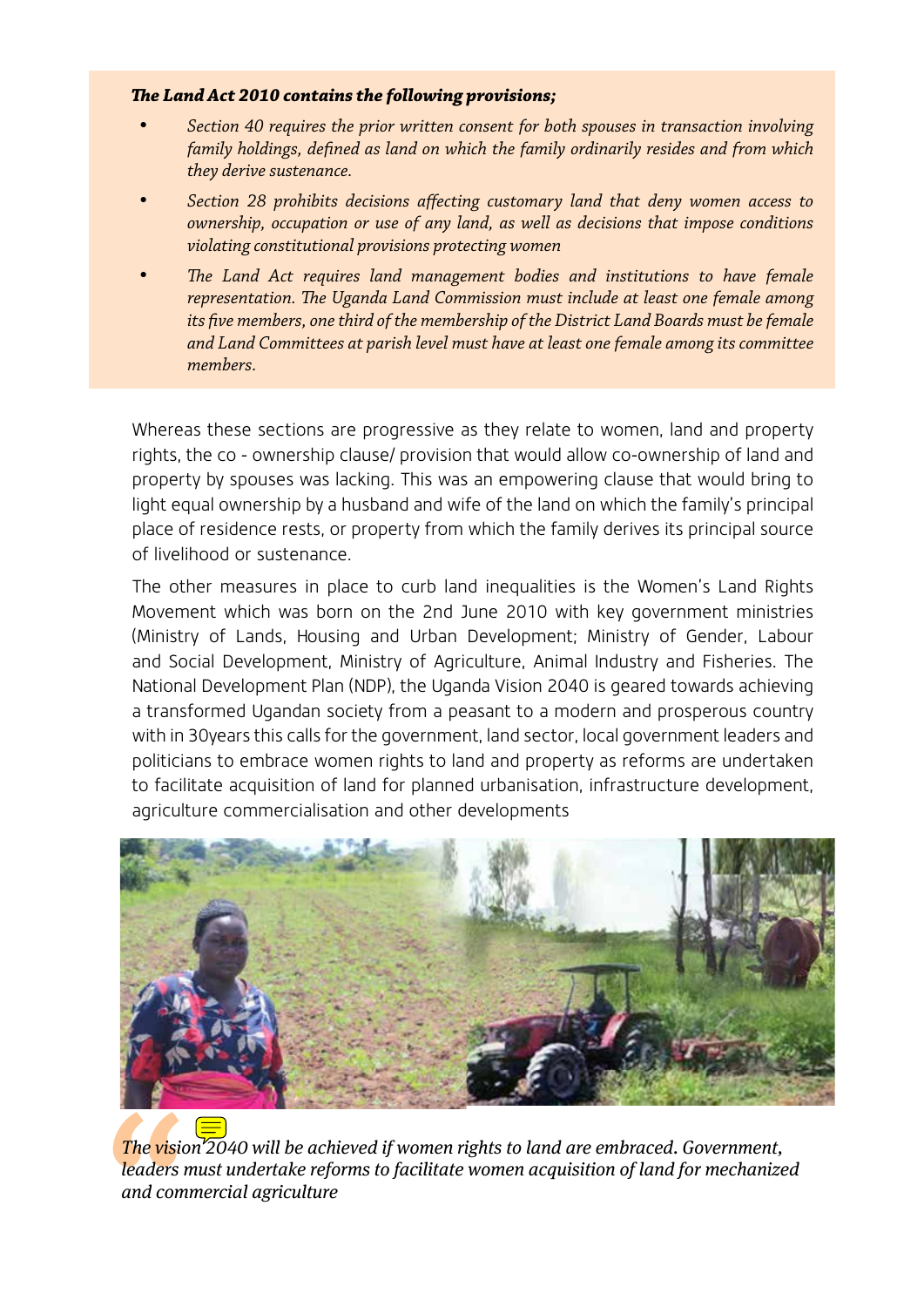# **The policy recommendations critical for women land rights in Northern Uganda:**

**1** Government should design and implement transformative programs that strengthen access to policy information and enforcement of women land rights

To answer the land question of, women rights, food security and agricultural transformation; in Uganda, a lot must be done and we recommend that,

- Districts should develop bylaws on land use. There is evidence of unutilized land that can be put to productivity by women.
- Sensitise cultural and clan leader's the importance land inheritance rights for women and girls.
- Design specific policy programme initiatives to protect widows from property and land grabbing predominantly by in-laws;
- Institute mechanisms through policy relations and programs to enhance observance of joint spousal co- ownership of family land and property as provided for in the land policy 2013;
- Government and CSOs should sensitize community on legal rights of women and land ownership that are provided for in the Land Act amendment 2010,
- The Land fund should be utilized to buy land from absentee land lords that should be distributed to people who are willing to make it productive.
- Provide affirmative action to enable women access the land fund.
- The government should strengthen the functionality structure at District and sub county levels to deal with land issues.
- The district land board must sensitise the people about the process of acquiring customary land certificates.
- The Parliamentarians should expedite the proposed amendment of 2011 of the succession Act 1906.

*SUCCESSION (AMENDMENT) BILL 2011 AN ACT RELATING TO SUCCESSION*

- *• Section 27 of the Succession Act, which provides for male intestacy and not for female intestacy, is constitutional?*
- *section 27 which also generally grants a widow of the estate 15%; while the widowers enjoy 100% is constitutional?*
- *rule 8 (a) of the Second Schedule to the Succession Act which provides that a widow's right of occupancy in a residential holding terminates upon remarriage while that of a widower terminates upon death is constitutional?*
- *section 43 of the Succession Act which provides that a guardian is appointed by the father and undermines the mothers' parental rights?*
- *section 2 (n) (i) and Section 44 of the Succession which gives preference to the male lineage over female lineage in choosing a legal statutory guardian is constitutional?*
- *section 14 of the Succession Act which awards automatic acquisition of domicile upon marriage to a woman and not to a man is constitutional?; and*
- *section 15 of the Succession Act which terminates a woman's acquired domicile upon legal separation is constitutional?*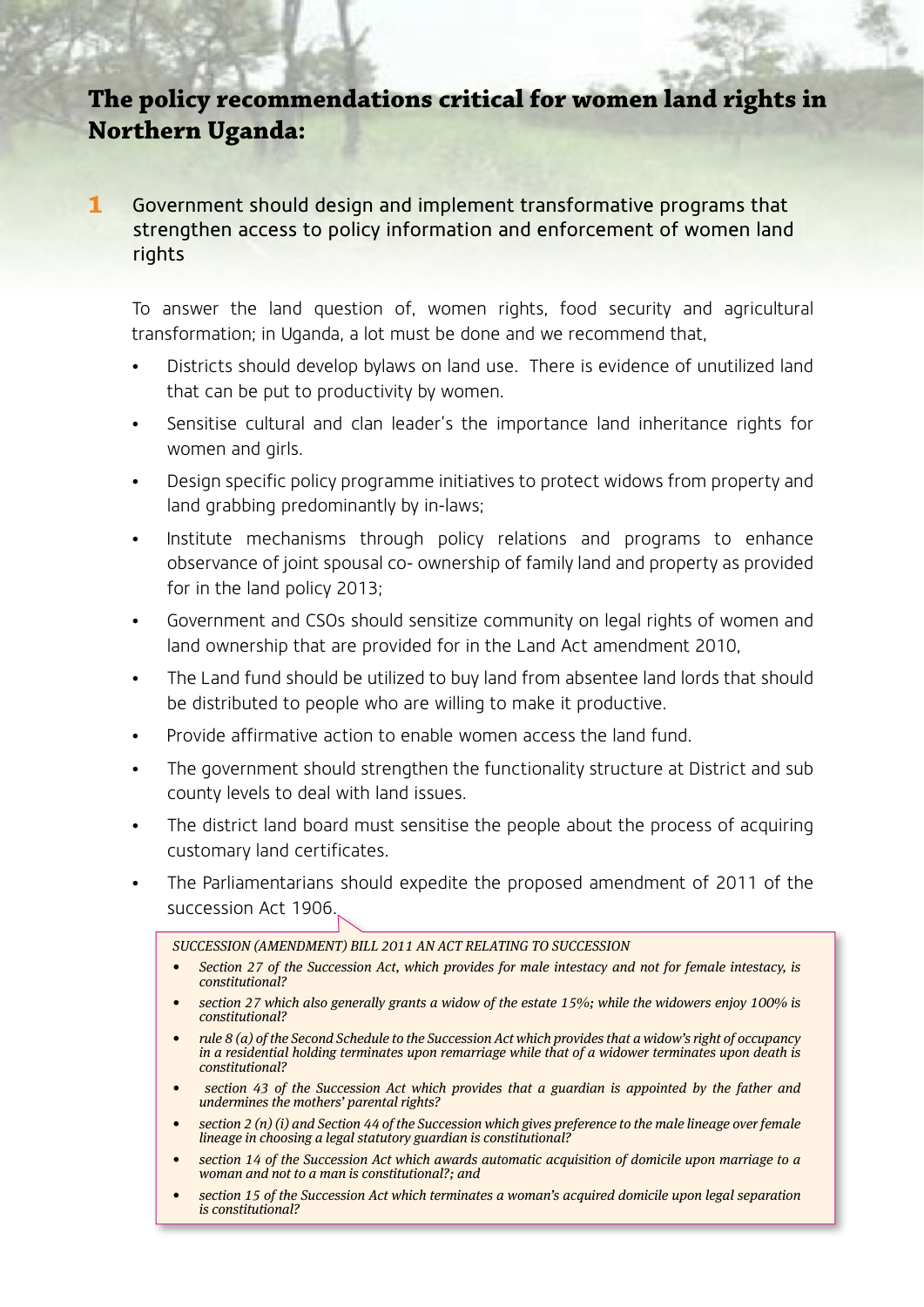Cultural institutions should institute a cost effective Impartial and unprejudiced conflict resolution mechanism which is accessible, affordable and appropriate. **2**

The need and value of land has increased conflicts in Acholi sub region in Northern Uganda, more especially among the returnees who can no longer establish family boundaries after living in the camp for 20years. There has been a collapse of the cultural systems on land management which was in the hands of the elders. Elders knew the land boundaries. The following is recommended;



- Manage and resolve land disputes and conflicts and adjudicate transparently over land issues.
- Redress historical injustices to protect women and girls land rights and communities marginalised by history or on basis of gender, religion, ethnicity, war, and other forms of vulnerability to achieve balanced growth and social equity.
- Cultural and clan leaders must put in place a mechanism which reintegrates vulnerable, landless Youth affected by the 20 year LRA war.
- Customary certificate of ownership is the ideal document that will help people gain legal ownership.

#### **3** Government and stakeholders should operationalize and popularize the national land policy and Land Act 2010

TThere are land related policy frameworks; National land policy framework, Constitutional and legal framework, land tenure framework, land rights administration framework, land use and land management framework, National land framework and even the land Act. However, these frameworks are not popularised. The Ministry of Lands, Housing and Urban development in implementing the National land policy has to prioritise the operationalization of women land rights. The government must;

• Organise policy dialogue to educate and raise public awareness on, Uganda Land policy 2013, the Land Act 2010 and related policy frameworks, especially the National Land Policy Implementation Action Plan (NLPIAP) 2015/2016-2018/19.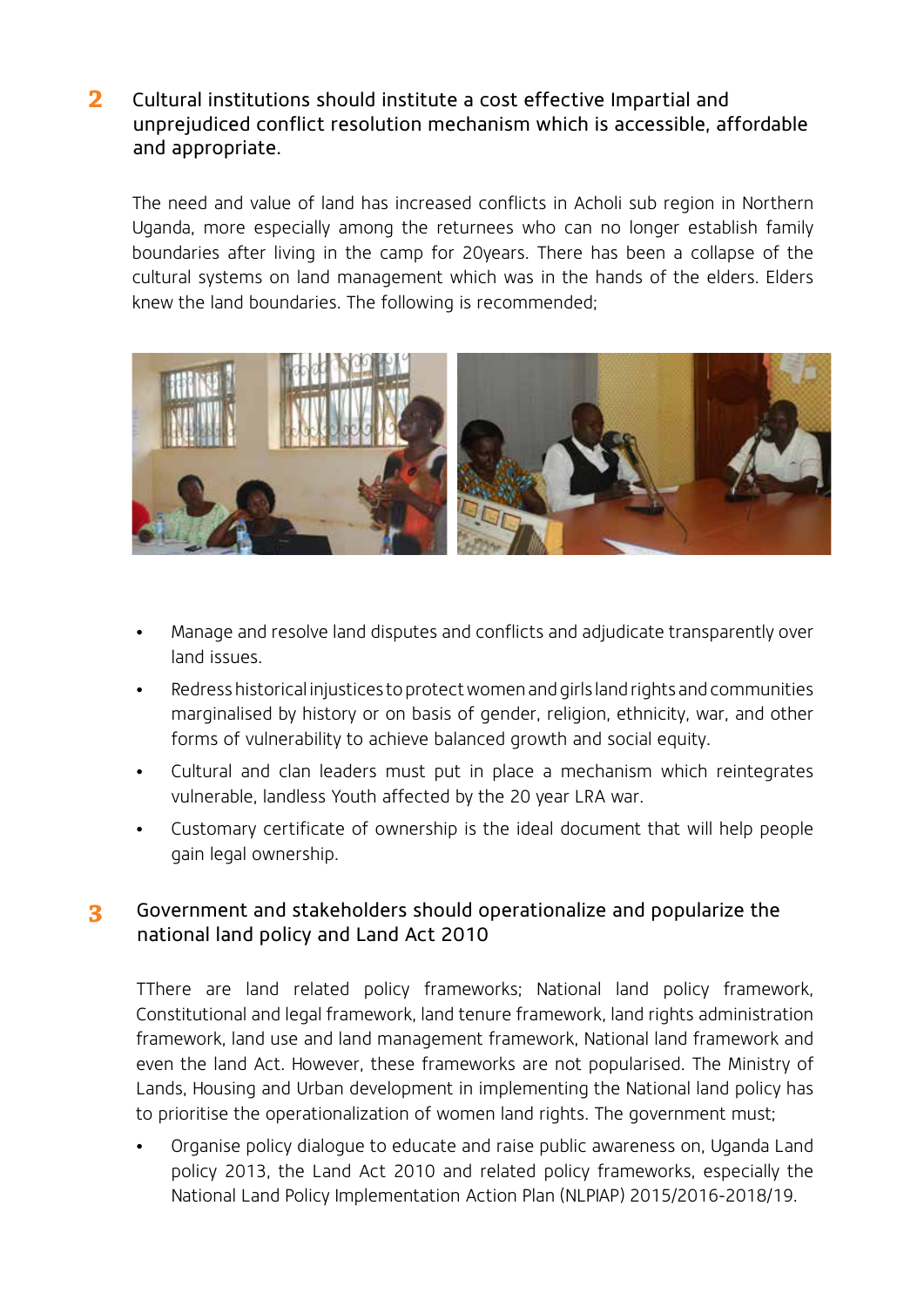- Monitor and evaluate the implementation of the Uganda National Land Policy Implementation Action Plan (2015/2016-2018/19) and have the plan Localised.
- Translate Land policy, related frameworks especially the Land Act 2010 into local language ( Acholi)
- Title government land including District Local Governments and establish an inventory of all government land. Government land not under production can be allocated to vulnerable landless women for cultivation for livelihood and their families.
- Harmonise all land related laws and strengthen institutional capacity at all levels of local government and cultural institutions for sustainable management of land resources.
- Engage cultural institution political leaders to dialogue and popularise the land (Amendment) Act 2010, advocate, promote ownership and inheritance of land by women and girls.

The District LGs to should enact ordinances to include that households put in place food reserves as provided for by the National land policy on land use for food security .

### Civil Society Organisations should;

- Play an advocacy and watch dog role, to increase awareness on women's land and property in the region.
- Work with other stakeholders to rejuvenate Women's Land Rights Movement, formed in 2010 with support from Uganda Land Alliance.
- CSOs in Acholi should actively involve religious and cultural leaders in their initiatives of women land and property rights.



"Joint spousal co- ownership of family land and property as provided for in the land policy 2013 is important for women full realisation of property rights "

Annet Kandole CARE International in Uganda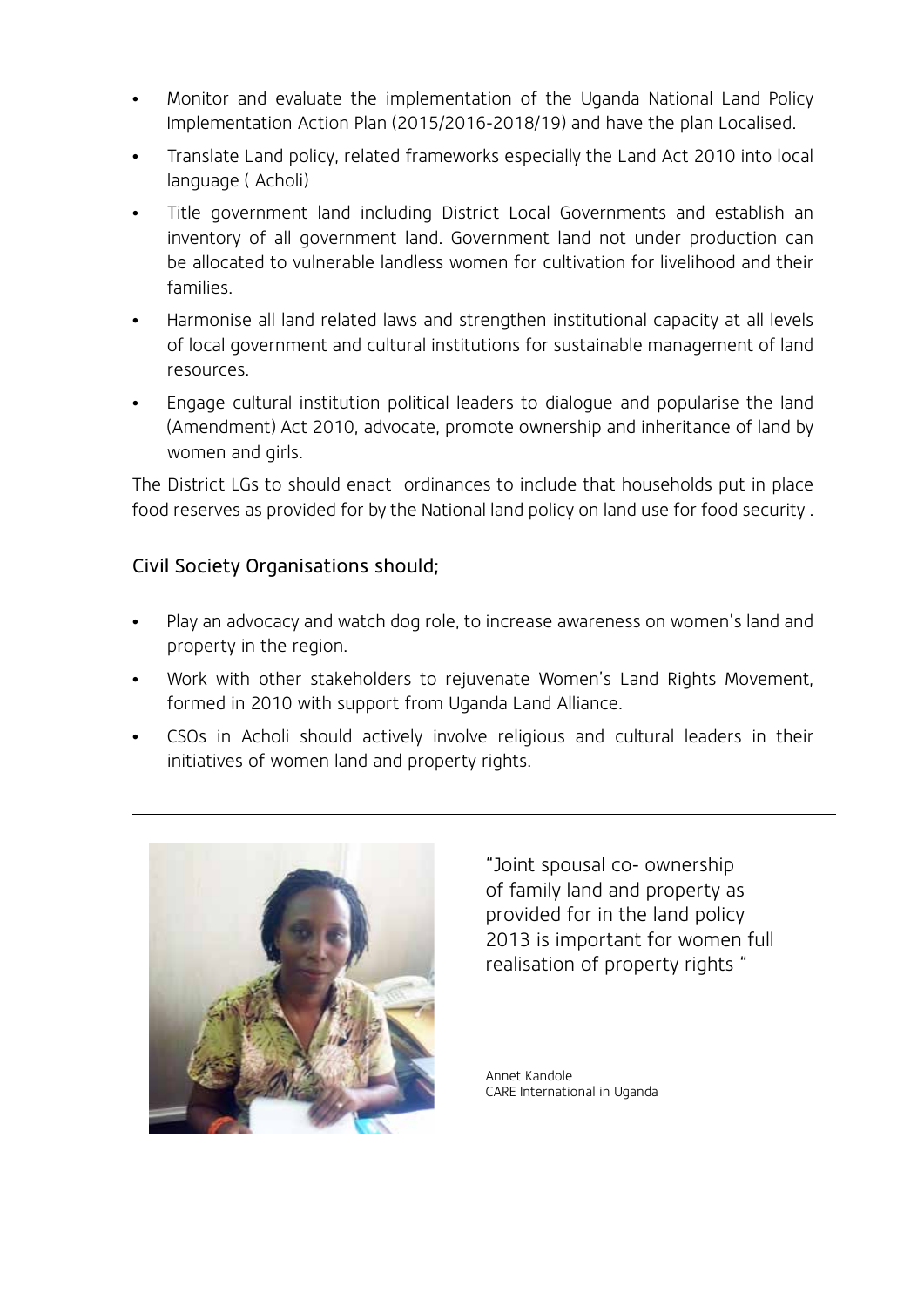## **Conclusion:**

CARE and CSOs coalitions working on land rights have over the past years amplified initiatives around women's land rights. They have ensured that issues of women land and property rights stand out prominently in the reviewed land policy and the Land Act 2010. Despite the successes and the acceptance of integration of women land rights into policy and law, the practice has not changed. Women are still discriminated against in relation to land access, ownership and control; thus the need to address the issue from a 'practice change dimension'. There is need to do business unusual on issues of women land and property rights. CARE in partnership with WORUDET will strengthen the capacity of CSOs and other stakeholders to dialogue on land policy frameworks for equal access to and control over productive assets, land tenure security for women and girls to support their livelihood diversification choices. The policy dialogue initiative will ensure enhanced capacities of women and girls to actively engage and meaningfully participate in influencing political decisions at local, national and international levels. Policy dialogue will build evidence on Gender-Based Violence, women's land and property rights women's participation in political leadership and decision-making. The documented evidence and lessons learnt will then be used to influence related policies.

There is need for all stakeholders; to come together and rethink the women's land rights question in Uganda and develop common strategy for women land and property rights. The Land Act 2010 be widely disseminated and translated in local language (Acholi/Luo). There is need to strengthen capacity of stakeholders especially, political leaders, Legislators, the media, CSOs and members of the community to dialogue, influence legal and policy frameworks for women and girls on equal access to and control over productive assets (land, property rights), and land tenure security to, support their livelihood diversification.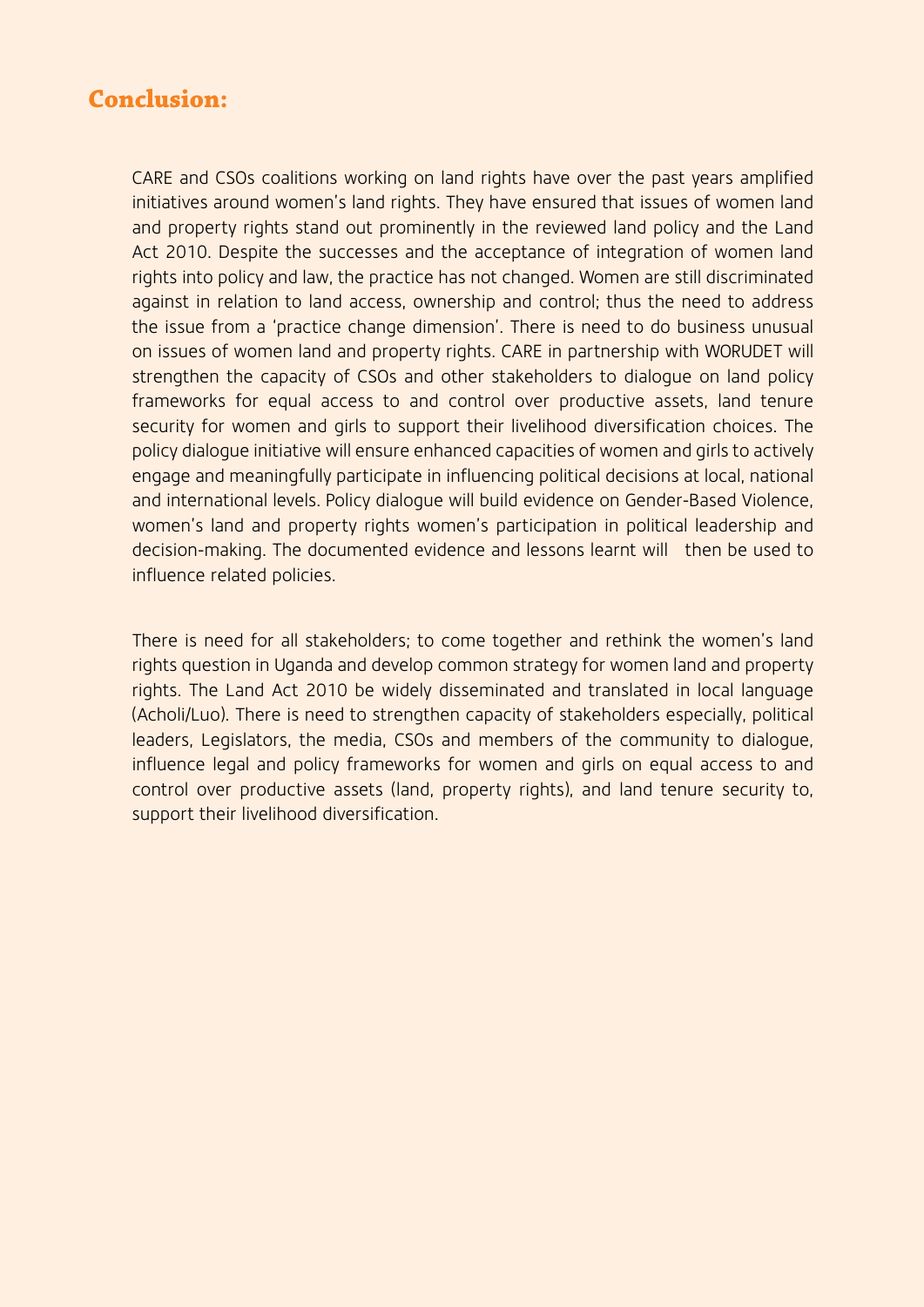## **8.0 Referencies**

Ali, Daniel and Bowen, (2015). *Investigating the gender gap in agricultural productivity: evidence from Uganda* Policy Research working paper; no. WPS 7262. Washington, D.C.: World Bank Group.

 Agriculture Sector Issue Paper (2014) A situation Analysis and Scoping Report for the Gender Development Partners Group Government of Uganda

FAO (2015) Country Gender Assessment Report.

FAO Country Gender Assessment Report 2014.

FAO Gender and Land Rights Database 2005

Final Situation Analysis report - A Situation Analysis to Strengthen the Engagement of Gender Development Partners in Promoting Gender Equality and Women and Girls Empowerment in Uganda, 2014 p.7

Gibson, Sam Kabuchu, Hope and Watkins Francis (2014), Gender Equality in Uganda

Land and Equity Movement 'Fighting the Wrong Battles?'. December 2008.

Land and Equity Movement in Uganda LEMU: Will Papers help me protect my land? Fact sheet

New Vision, Monday 2016

Northern Uganda land Platform policy Brief on; Police Response to land crimes, Under S.92 of the 1998 Land Act

Policy brief, Sexual and Gender Based Violence Facts and Figures. Hand book for parliamentarians

The Gender Equality Women Empowerment Program Meaningful participation in leadership and decision making strategy 2015/2020

The Government of Uganda (2014) Agriculture Sector Issues Paper

The National Famers Manifesto, Agenda 2016 and Beyond

The Northern Uganda Land Platform Reports.2014, 2015 and 2016

The Uganda Amended Land Act 2010

The Uganda Constitution 1995

The Uganda Land policy 2003

The Uganda Land Policy Implementation Action Plan 2015/16-2018/19

The Uganda National Cultural policy 2006

The Women's Manifesto 2016/ 2021: Women Unfinished Business

Uganda Bureau Of Statistics, (2014) Statistical Abstract

Uganda National Development Plan II

Uganda Population and Housing Census (PHC) 2014

Uganda Population and Housing Census (PHC) 2014

Uganda Vision 2040, GoU, 2012

Uganda Women Issue Paper (2014): In Partnership with Men and Boys for Empowerment of women and Girls in Uganda.